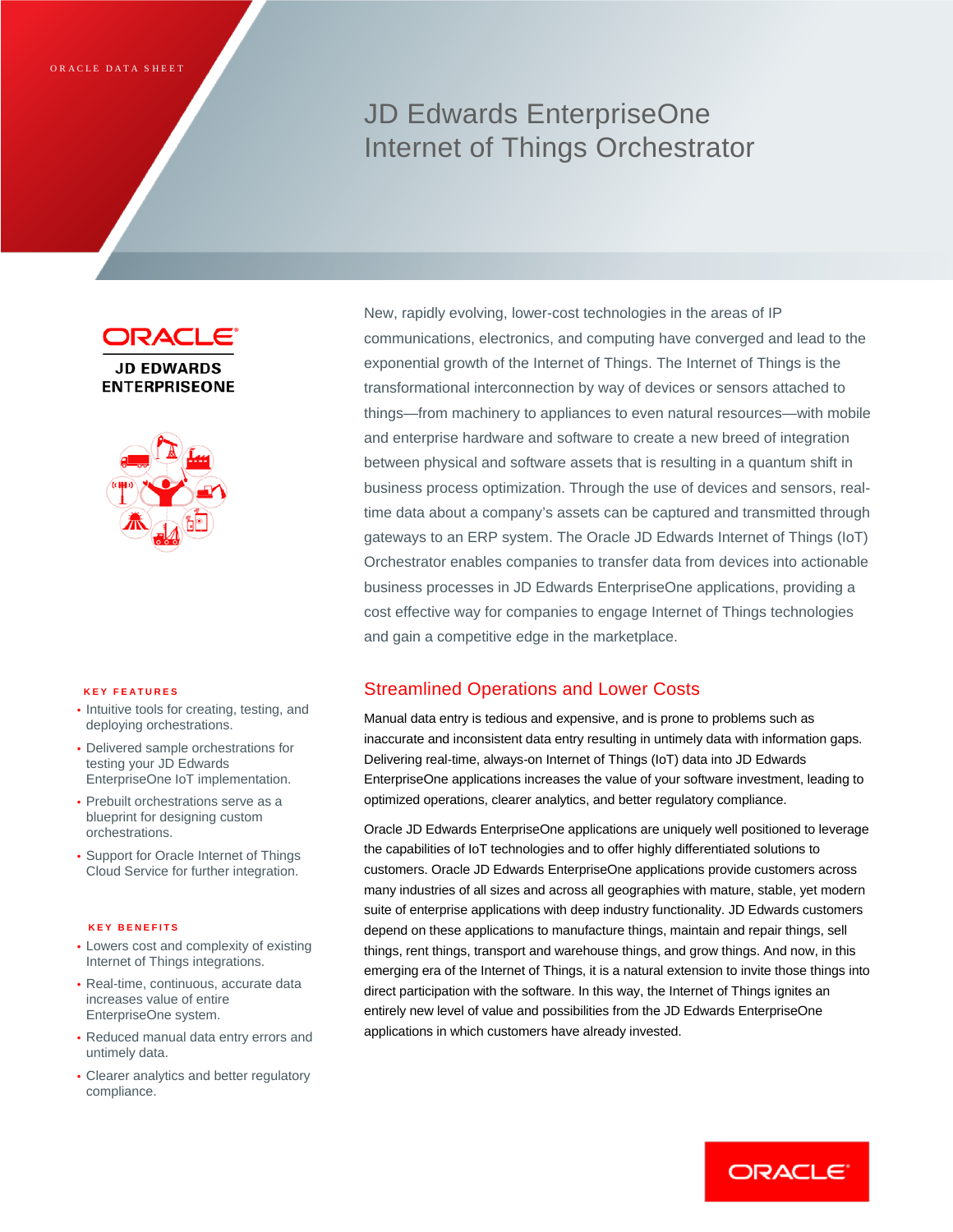- Increased opportunities to expand service offerings through product monitoring.
- Enhanced preventative maintenance of assets through real-time, conditionbased monitoring.
- Turns devices into EnterpriseOne users.

### **JD EDWARDS ENTERPRIS EONE INTERNET OF THINGS ORCHESTRATOR**

The JD Edwards EnterpriseOne Internet of Things Orchestrator provides the critical processing capability to transfer Internet of Things data to JD Edwards EnterpriseOne applications.

### **RELATED PRODUCTS**

• Oracle Internet of Things Cloud Service

# Harness IoT Data with the JD Edwards EnterpriseOne Internet of Things Orchestrator

The JD Edwards EnterpriseOne IoT Orchestrator provides the critical processing capability for JD Edwards EnterpriseOne applications to consume and process data from devices attached to things in an IoT environment. Essential to this process are orchestrations, which contain the instructions that the IoT Orchestrator uses to determine how the data is consumed. Orchestrations include:

- Acceptance criteria that determine which data or inputs are allowed in the orchestration.
- Mappings that transfer third-party data to EnterpriseOne values.
- Rules that determine when the data is acted upon.
- EnterpriseOne business process steps for turning the IoT data into transactions in EnterpriseOne.

## Simplified Orchestration Development

To simplify the creation of orchestrations, Oracle has developed the JD Edwards EnterpriseOne Orchestrator Studio. The Orchestrator Studio enables a business analyst—someone who keenly understands both the field operations and the JD Edwards EnterpriseOne applications—to create, test, and deploy orchestrations. The Orchestrator Studio provides an intuitive graphical user interface that hides the complexity of the underlying code required for processing orchestrations.

Within the Orchestrator Studio, customers can access sample orchestrations for testing their JD Edwards EnterpriseOne IoT configuration. The prebuilt sample orchestrations also serve as examples of orchestrations that can address common business process use cases. Customers can use these orchestrations as examples to design their own orchestrations based on specific business requirements. Available prebuilt sample orchestrations include:

- Add Condition-Based Maintenance Alert
- Update Meter Readings
- Update Equipment Location
- Kanban Check In
- Kanban Check Out
- Add Blend Operation

Using the Orchestrator Studio, customers can build orchestrations that invoke virtually any of the hundreds of JD Edwards EnterpriseOne programs and thousands of forms, and by extension, increase the value of other EnterpriseOne features such as One View Reports, watchlists, and mobile applications.

### Integration with the Oracle Internet of Things Cloud Service

The JD Edwards EnterpriseOne IoT Orchestrator supports integration with the Oracle Internet of Things Cloud Service, a powerful service that provides the ability to connect, analyze, and integrate IoT data on a large, fast scale. Customers can configure Oracle Internet of Things Cloud Service with the JD Edwards EnterpriseOne IoT Orchestrator and choose the data that they want to filter through JD Edwards EnterpriseOne orchestrations into EnterpriseOne applications.